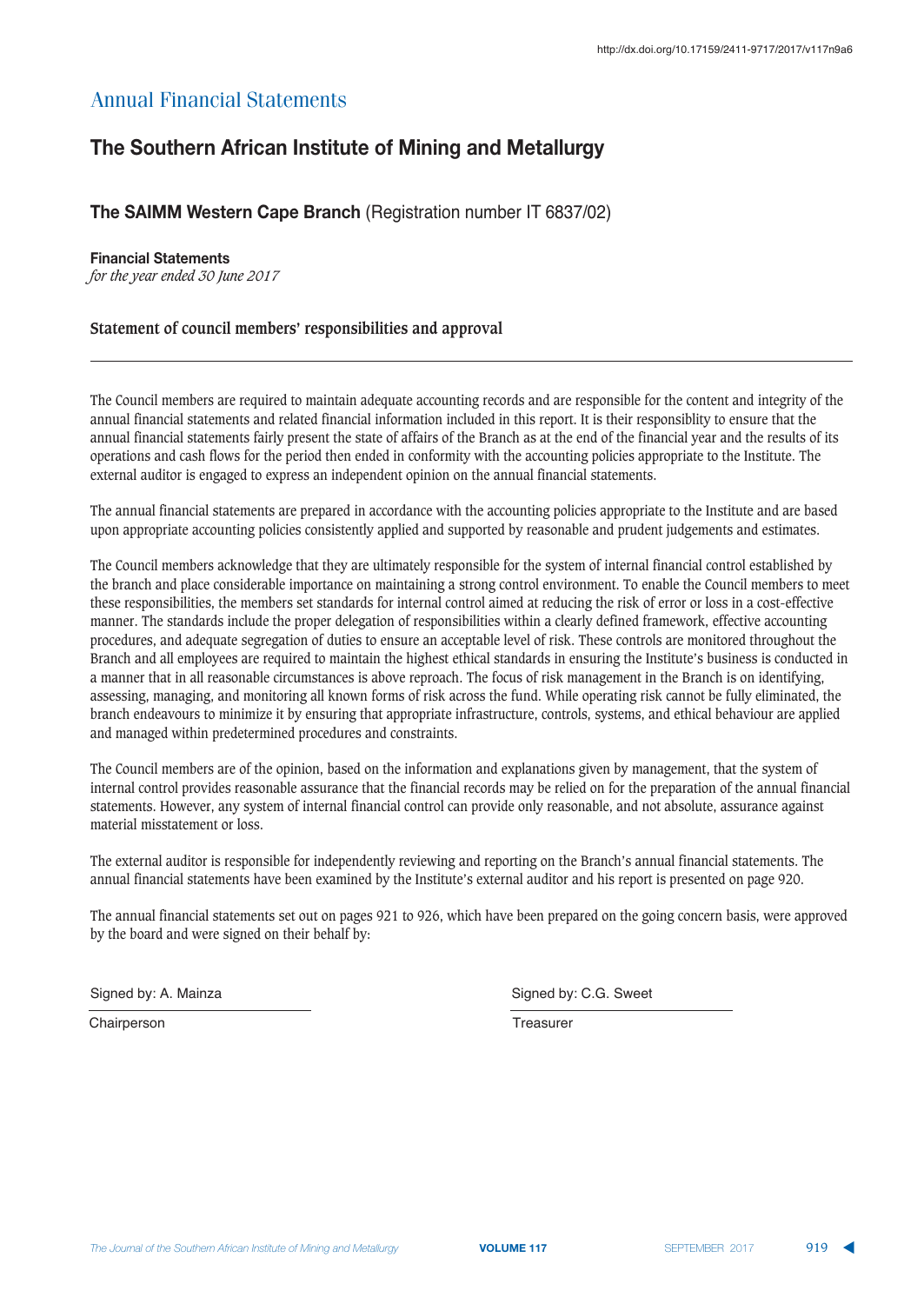# **Audit Report**

### **To the members of The SAIMM Western Cape Branch**

I have audited the annual financial statements of The SAIMM Western Cape Branch, which comprise the statement of financial position as at 30 June 2017, the statement of comprehensive income, statement of changes in reserves and statement of cash flows for the year then ended, and a summary of significant accounting policies and other explanatory notes, as set out on pages 921 to 926.

### $\bf{C}$  council Members' responsibility for the annual financial statements

The Institute's Council members are responsible for the preparation and fair presentation of these annual financial statements in accordance with the accounting policies appropriate to the Institute, and for such internal control as the council members determine is necessary to enable the preparation of annual financial statements that are free from material misstatements, whether due to fraud or error.

## **Auditor's responsibility**

My responsibility is to express an opinion on these annual financial statements based on my audit. I conducted my audit in accordance with International Standards on Auditing. Those standards require that I comply with ethical requirements and plan and perform the audit to obtain reasonable assurance whether the annual financial statements are free of material misstatement.

An audit involves performing procedures to obtain audit evidence about the amounts and disclosures in the annual financial statements. The procedures selected depend upon the auditor's judgement, including the assessment of the risk of material misstatement of the annual financial statements, whether due to fraud or error. In making those risk assessments, the auditor considers internal control relevant to the Institute's preparation and fair presentation of the annual financial statements in order to design audit procedures that are appropriate in the circumstances, but not for the purpose of expressing an opinion on the effectiveness of the Branche's internal control. An audit also includes evaluating the appropriateness of accounting policies used and the reasonableness of accounting estimates made by management, as well as evaluating the overall presentation of the annual financial statements.

I believe that the audit evidence I have obtained is sufficient and appropriate to provide a basis for my audit opinion.

#### **Opinion**

In my opinion, the annual financial statements present fairly, in all material respects, the financial position of The SAIMM Western Cape Branch as at 30 June 2017 and its financial performance and its cash flows for the year then ended in accordance with the accounting policies appropriate to the Institute.

### **Supplementary information**

Without qualifying my opinion, I draw attention to the fact that supplementary information set out on page 926 does not form part of the annual financial statements and is presented as additional information. I have not audited this information and accordingly do not express an opinion thereon.

Robert Henry Kitching **Registered Auditor**

▲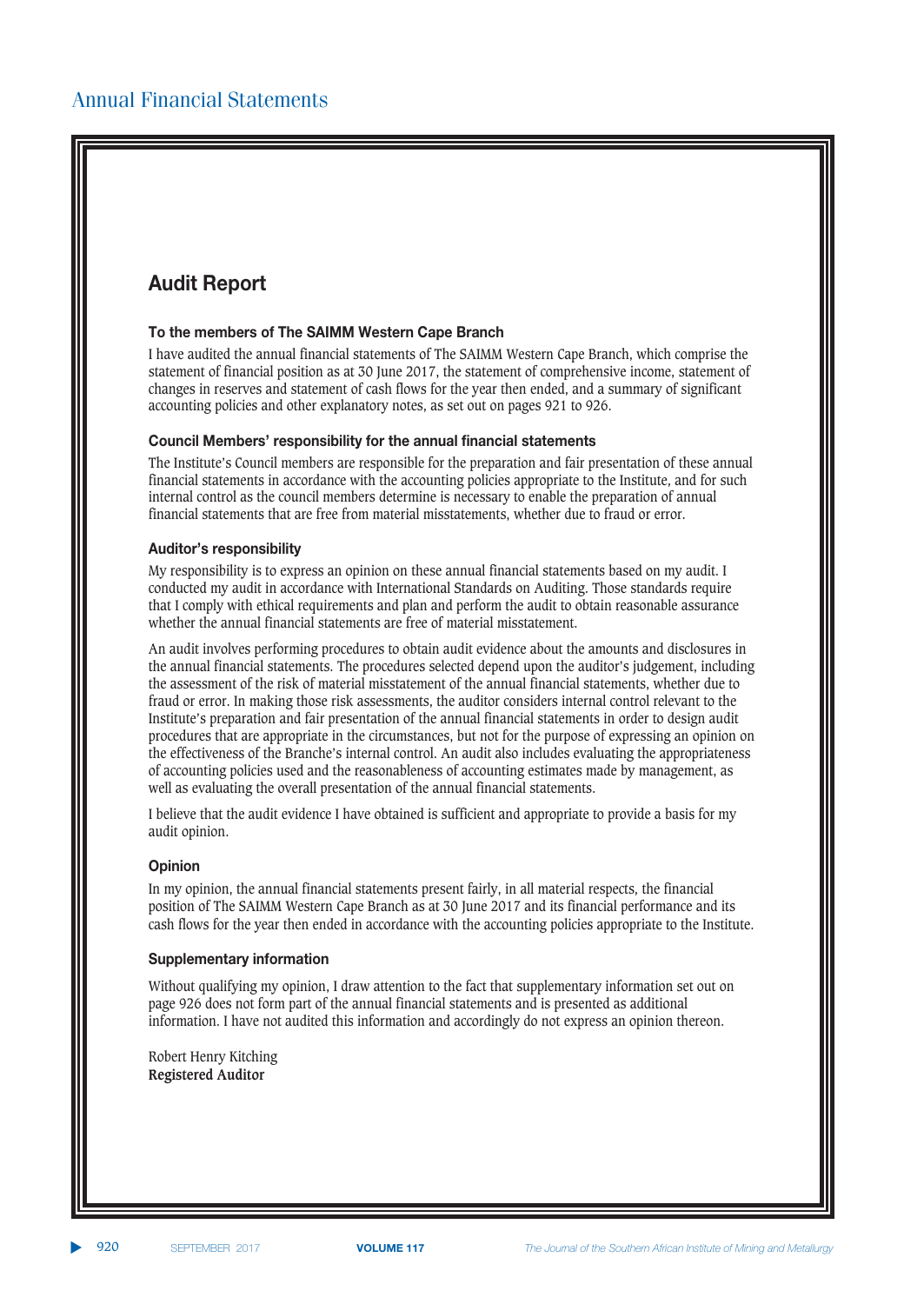# **The SAIMM Western Cape Branch (Registration number IT 6837/02)**

## **Statement of Financial Position**

*for the year ended 30 June 2017*

|                                                         | Note(s)                                                  | 2017<br>$\mathbb{R}$ | 2016          |
|---------------------------------------------------------|----------------------------------------------------------|----------------------|---------------|
| <b>Assets</b>                                           |                                                          |                      |               |
| Non-current assets                                      |                                                          |                      |               |
| Other financial assets                                  | $\mathcal Z$                                             | 596 936              | 559 194       |
| <b>Current assets</b>                                   |                                                          |                      |               |
| Trade and other receivables                             | $\mathcal{J}% _{G}(\theta)\equiv\mathcal{J}_{G}(\theta)$ | 4 1 6 5              |               |
| Cash and cash equivalents                               | $\overline{4}$                                           | 514 922              | 559 442       |
|                                                         |                                                          | 519 087              | 559 442       |
| <b>Total assets</b>                                     |                                                          | 1 116 023            | 1 1 1 8 6 3 6 |
| <b>Reserves and Liabilities</b>                         |                                                          |                      |               |
| <b>Reserves</b>                                         |                                                          |                      |               |
| Retained income                                         |                                                          | 853 932              | 858 198       |
| <b>Liabilities</b>                                      |                                                          |                      |               |
| <b>Current liabilities</b>                              |                                                          |                      |               |
| The Southern African Institute of Mining and Metallurgy | $\mathcal{5}$                                            | 223 351              | 223 351       |
| Trade and other payables                                |                                                          | 33 740               | 35 587        |
| Accruals                                                |                                                          | 5 000                | 1 500         |
|                                                         |                                                          | 262 091              | 260 438       |
| <b>Total Equity and Liabilities</b>                     |                                                          | 1 116 023            | 1 118 636     |
|                                                         |                                                          |                      |               |

# **The SAIMM Western Cape Branch (Registration number IT 6837/02)**

### **Statement of Comprehensive Income**

*for the year ended 30 June 2017*

|                                                                   | Note(s) | 2017<br>R                   | 2016                      |
|-------------------------------------------------------------------|---------|-----------------------------|---------------------------|
| Revenue<br>Cost of sales                                          |         |                             | 473 621<br>(271 094)      |
| Gross loss<br>Operating expenses                                  |         | (70681)                     | 202 527<br>(164577)       |
| Operating surplus<br>Investment revenue<br>Fair value adjustments | 6       | (70681)<br>28 673<br>37 743 | 37 950<br>29 017<br>19840 |
| Surplus for the year                                              |         | (4265)                      | 86 807                    |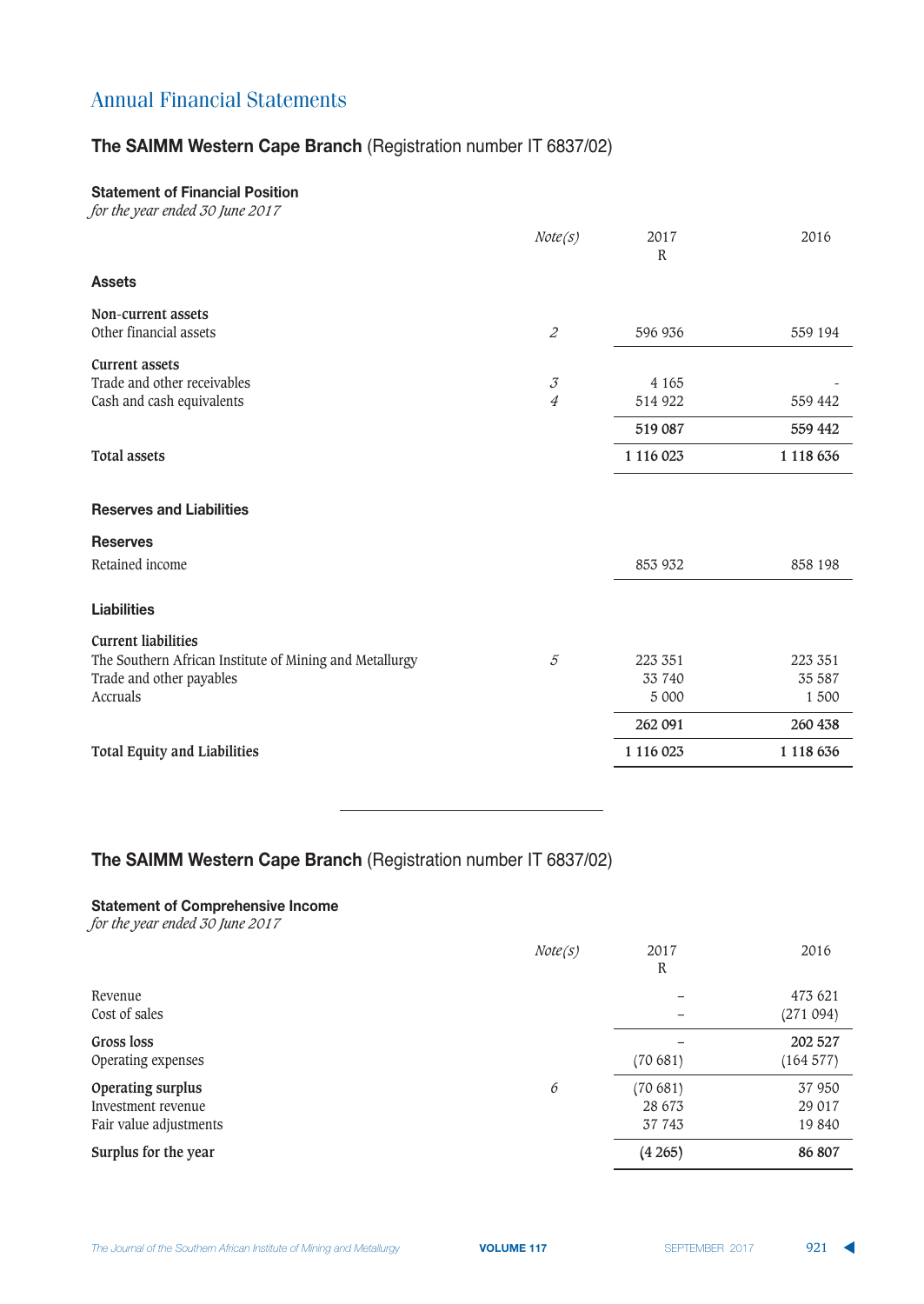# **The SAIMM Western Cape Branch (Registration number IT 6837/02)**

## $k$   $\frac{1}{2}$  **<b>**  $\frac{1}{2}$   $\frac{1}{2}$   $\frac{1}{2}$   $\frac{1}{2}$   $\frac{1}{2}$   $\frac{1}{2}$   $\frac{1}{2}$   $\frac{1}{2}$   $\frac{1}{2}$   $\frac{1}{2}$   $\frac{1}{2}$   $\frac{1}{2}$   $\frac{1}{2}$   $\frac{1}{2}$   $\frac{1}{2}$   $\frac{1}{2}$   $\frac{1}{2}$

*for the year ended 30 June 2017*

|                                               | Retained<br>income | Total reserves |
|-----------------------------------------------|--------------------|----------------|
| Balance at 1 July 2015                        | 771 391            | 771 391        |
| Changes in reserves<br>Surplus for the year   | 86 807             | 86 807         |
| Total changes                                 | 86 807             | 86 807         |
| Balance at 1 July 2016<br>Changes in reserves | 858 197            | 858 197        |
| Surplus for the year                          | (4265)             | (4265)         |
| Total changes                                 | (4265)             | (4265)         |
| Balance at 30 June 2017                       | 853 932            | 853 932        |

## **The SAIMM Western Cape Branch (Registration number IT 6837/02)**

### $k$  **Statement of Cash Flows**

*for the year ended 30 June 2017*

|                                                                                  | Note(s)        | 2017<br>R          | 2016                |
|----------------------------------------------------------------------------------|----------------|--------------------|---------------------|
| Cash flows from operating activities                                             |                |                    |                     |
| Cash used in operations<br>Interest income                                       | 8              | (73193)<br>28 673  | 130 747<br>29 017   |
| Net cash from operating activities                                               |                | (44520)            | (159 764)           |
| Cash flows from investing activities                                             |                |                    |                     |
| Loans advanced to associated entity<br>Purchase of financial assets              |                |                    | 200 995<br>539 354  |
| Net cash from investing activities                                               |                |                    | (338 359)           |
| Total cash movement for the year<br>Opening balance on cash and cash equivalents |                | (44520)<br>559 442 | (178595)<br>738 037 |
| Total cash at end of the year                                                    | $\overline{A}$ | 514 922            | 559 442             |

▲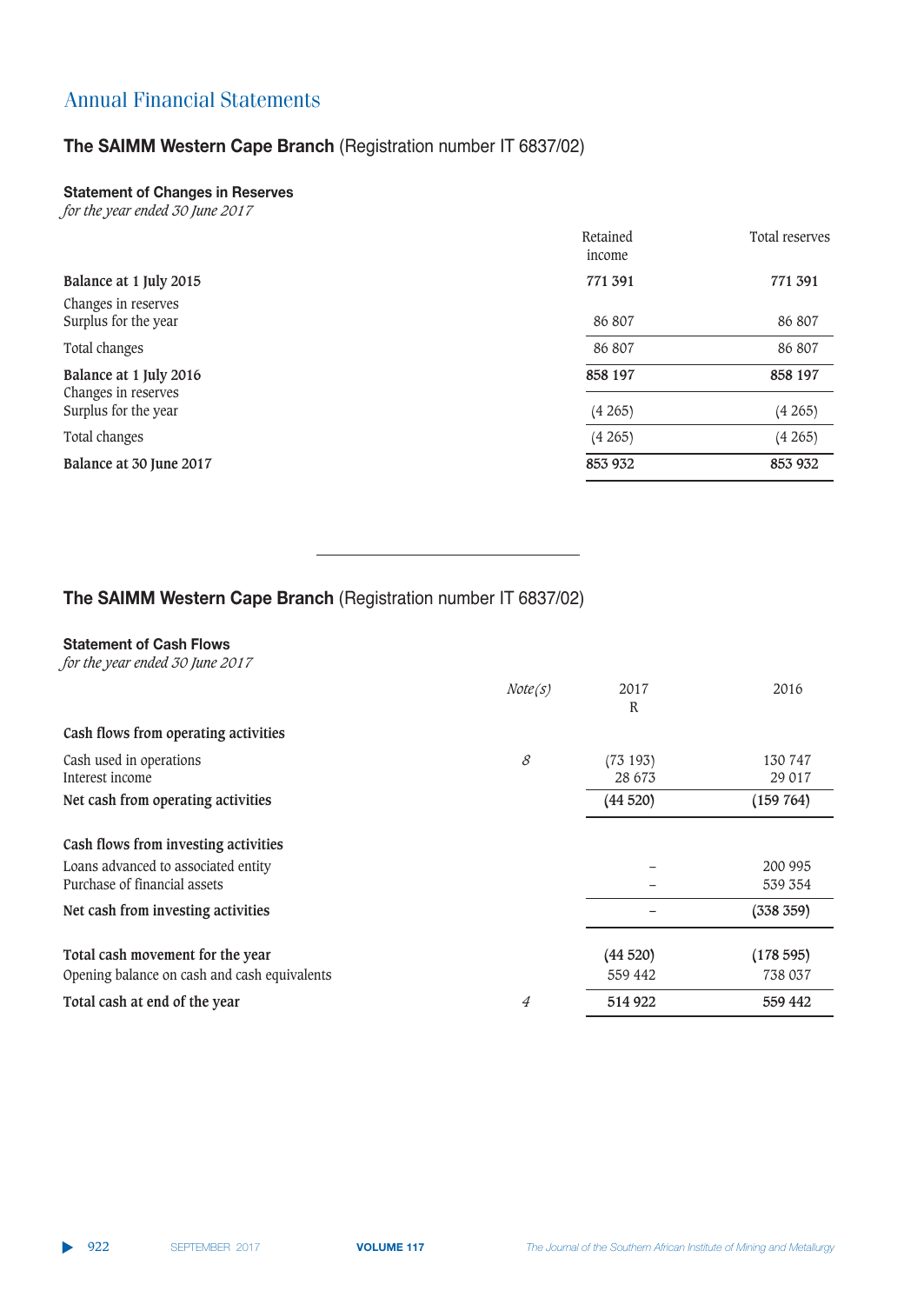# The Southern African Institute of Mining and Metallurgy

## **The SAIMM Western Cape Branch (Registration number IT 6837/02)**

#### **Financial Statements**

*for the year ended 30 June 2017*

#### **Accounting policies**

#### **1. Presentation of Annual Financial Statements**

The annual financial statements have been prepared in accordance with accounting policies of the fund. The annual financial statements have been prepared on the historical cost basis. They are presented in South African rands.

The accounting policies are consistent with the previous year.

#### 1.1 **Significant judgements and sources of estimation uncertainty**

In preparing the annual financial statements, the trustees are required to make estimates and assumptions that affect the amounts represented in the annual financial statements and related disclosures. Use of available information and the application of judgement is inherent in the formation of estimates. Actual results in the future could differ from these estimates, which may be material to the annual financial statements. Significant judgements include:

#### **Provisions**

Provisions were raised and management determined an estimate based on the information available.

#### 1.2 **Impairment of assets**

The Institute assesses at each reporting period date whether there is any indication that an asset may be impaired. If any such indication exists, the Institute estimates the recoverable amount of the asset.

If the recoverable amount of an asset is less than its carrying amount, the carrying amount of the asset is reduced to its recoverable amount. That reduction is an impairment loss.

An impairment loss of assets carried at cost less any accumulated depreciation or amortization is recognized immediately in surplus or deficit. Any impairment loss of a revalued asset is treated as a revaluation decrease.

#### 1.3 **Financial instruments**

#### **Initial recognition**

The Institute classifies financial instruments, or their component parts, on initial recognition as a financial asset, a financial liability or an equity instrument in accordance with the substance of the contractual arrangement.

Financial assets and financial liabilities are recognized on the Institute's balance sheet when the Institute becomes a party to the contractual provisions of the instrument.

Financial assets and liabilities are recognized initially at cost any transaction costs that are directly attributable to the aquisition or issue of the financial instrument are added to the cost.

#### **Subsequent measurement**

After initial measurement financial assets are measured as follows:

• Loans and receivables and held-to-maturity investments are measured at amortized cost, less any impairment losses recognized to reflect irrecoverable amounts.

After initial recognition, financial instruments at fair value through surplus or deficit are subsequently measured at fair value, with gains and losses arising from changes in fair value being included in surplus or deficit for the period.

After initial recognition, financial liabilities are measured as follows:

- Financial liabilities at fair value through surplus or deficit, including derivatives that are liabilities are measured at fair value.
- Other financial liabilities are measured at amortized cost using the effective interest method.

#### **Gains and lossses**

A gain or loss arising from a change in a financial asset or financial liability is recognized as follows:

- When financial assets and financial liabilities are carried at amortized cost, a gain or loss is recognized in surplus or deficit through the amortization process and when the financial asset or financial liability is derecognized or impaired.
- A gain or loss on a financial asset or financial liability classified as fair value through surplus or deficit, is recognized in surplus or deficit.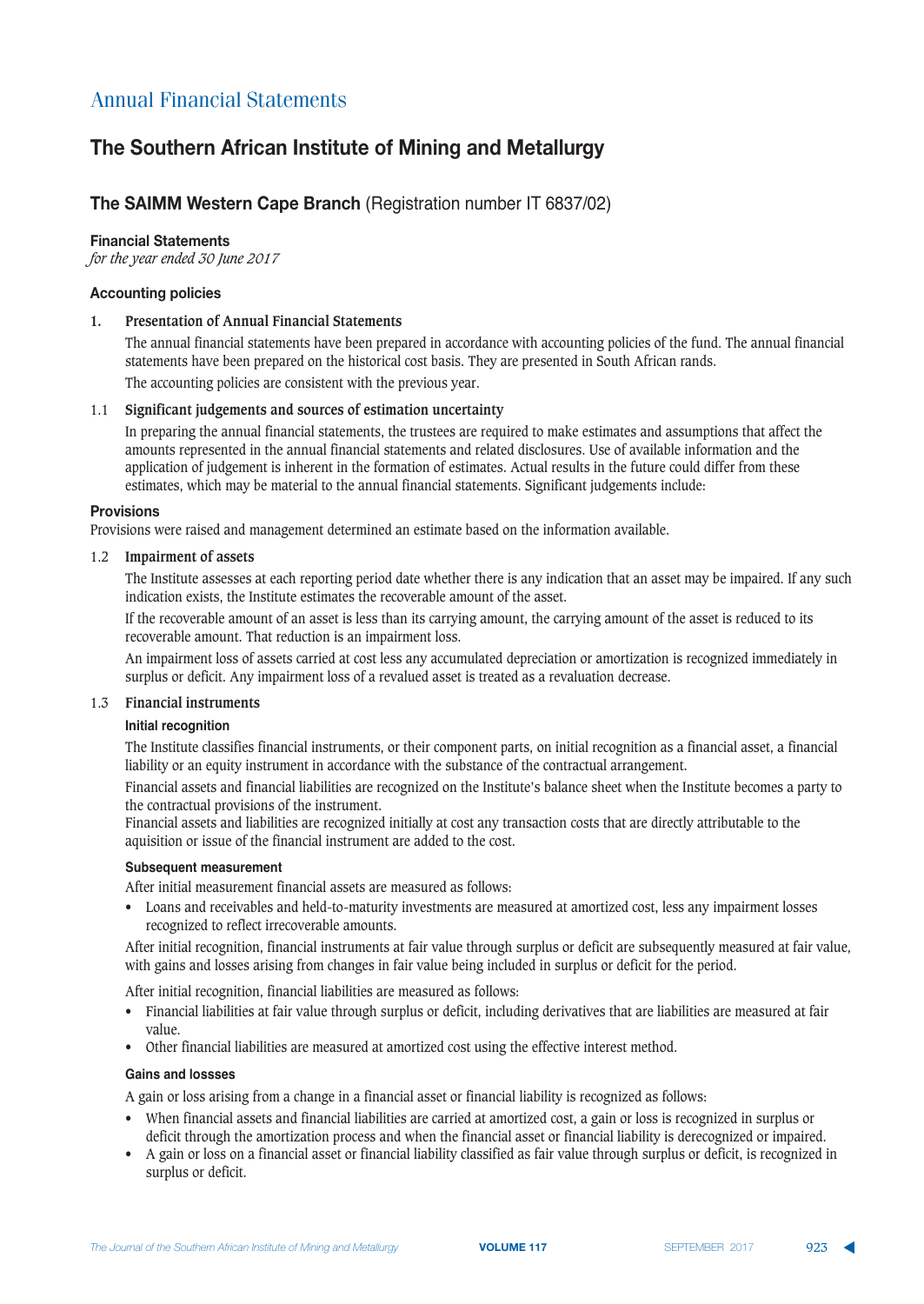# **The SAIMM Western Cape Branch (Registration number IT 6837/02)**

## **Financial Statements (continued)**

*for the year ended 30 June 2017*

### 1.4 **Provisions and contingencies**

Provisions are recognized when:

- The Institute has an obligation at the reporting period date as a result of a past event;
- It is probable that the Institute will be required to transfer economic benefits in settlement; and
- The amount of the obligation can be estimated reliably.

Provisions are not recognized for future operating losses. Provisions are measured at the present value of the amount expected to be required to settle the obligation. The increase in the provision due to the passage of time is recognized as interest expense.

### 1.5 **Revenue**

Revenue is recognized to the extent that it is probable that the economic benefits will flow to the Institute and the revenue can be reliably measured.

Interest is recognized, in profit or loss, using the effective interest rate method.

Donations are recognized as and when received.

Dividends are recognized, in profit or loss, when the Institute's right to receive payment has been established.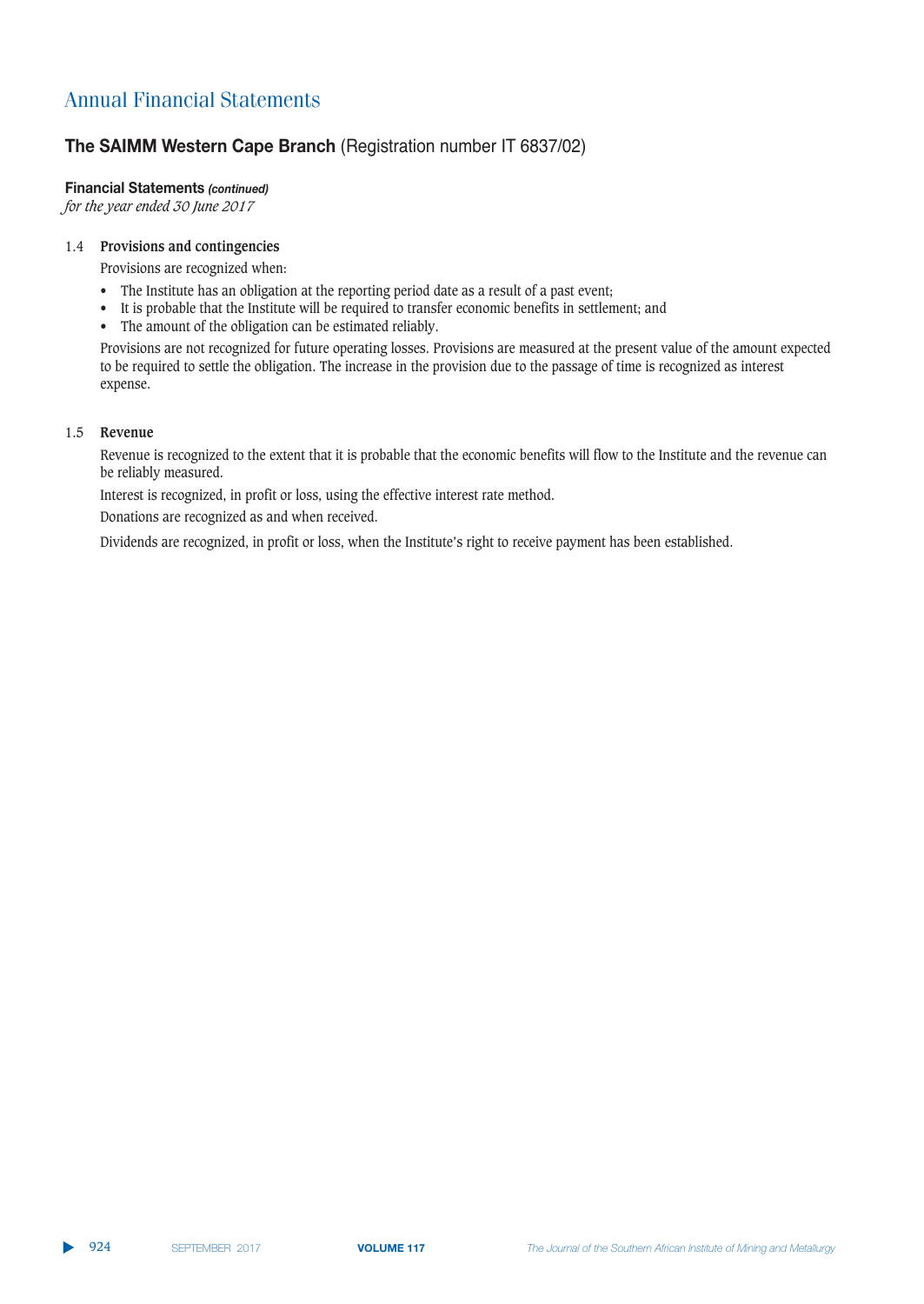# The Southern African Institute of Mining and Metallurgy

## **The SAIMM Western Cape Branch (Registration number IT 6837/02)**

### **Notes to the Annual Financial Statement**

*for the year ended 30 June 2017*

|                                                                                                                                  | Note(s) | 2017<br>$\mathbb{R}$ | 2016              |
|----------------------------------------------------------------------------------------------------------------------------------|---------|----------------------|-------------------|
| 2. Other financial assets                                                                                                        |         |                      |                   |
| At fair value<br>Listed shares<br>Non-current assets                                                                             |         | 596 936              | 559 194           |
| At fair value                                                                                                                    |         | 596 936              | 559 194           |
| 3. Trade and other receivables                                                                                                   |         |                      |                   |
| <b>UCT</b> Fund                                                                                                                  |         | 4 1 6 5              |                   |
| 4. Cash and cash equivalents<br>Cash and cash equivalents consist of:                                                            |         |                      |                   |
| <b>Bank balances</b>                                                                                                             |         | 3 3 5 5              | 13 4 38           |
| Short-term deposits                                                                                                              |         | 511 567              | 546 004           |
|                                                                                                                                  |         | 514 922              | 559 442           |
| 5. Loans to (from) associate entity<br>Associate entity                                                                          |         |                      |                   |
| The Southern African Institute of Mining and Metallurgy<br>The loan is unsecured, interest free with no fixed terms of repayment |         | (223 351)            | (223 351)         |
| 6. Operating surplus<br>Operating surplus for the year is stated after accounting for the following:                             |         |                      |                   |
| Profit on revaluation of non-current assets held for sale<br>Employee costs                                                      |         | (37743)<br>32 385    | (19840)<br>68 000 |

## 7. **Taxation**

No provision has been made for 2017 tax as the company is exempt from taxation in terms of Section 10(1)(cB)(i)(ff) of the Income Tax Act.

| 86 807  |
|---------|
|         |
| (19840) |
| (29017) |
|         |
| 665887  |
| 25 410  |
| 1500    |
| 130 747 |
|         |